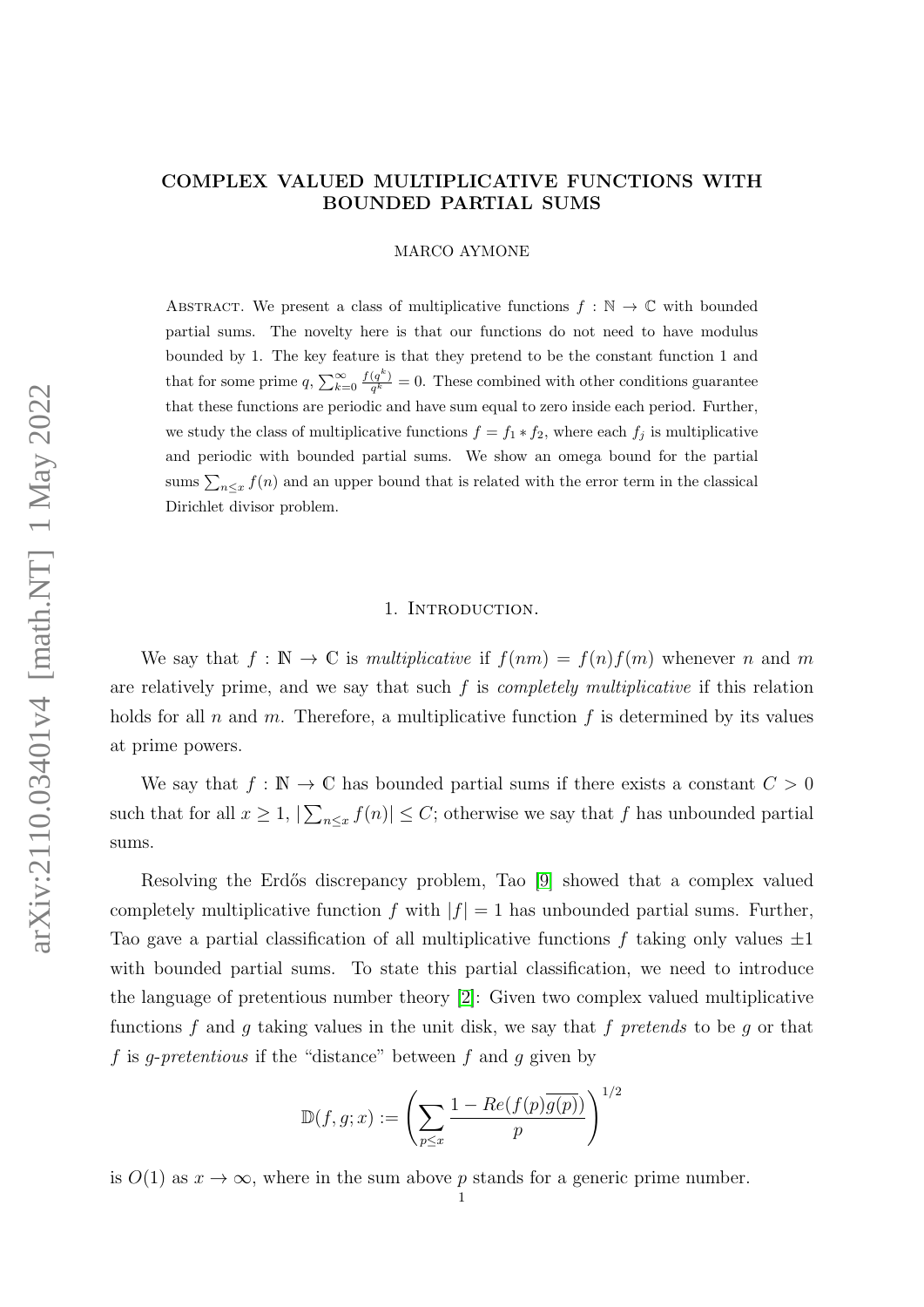By setting the multiplicative function  $f : \mathbb{N} \to \{-1, 1\}$  such that  $f(2^k) = -1$  for all  $k \geq 1$  and  $f(p^k) = 1$  for all primes  $p \geq 3$  and all powers  $k \geq 1$ , then f is the periodic function  $f(n) = (-1)^{n+1}$  which clearly has bounded partial sums. In [\[9\]](#page-11-0), Tao showed that if  $f : \mathbb{N} \to \{-1, 1\}$  is multiplicative and has bounded partial sums, then f is 1-pretentious and at powers of 2,  $f(2^k) = -1$  for all  $k \ge 1$ . Later, Klurman [\[5\]](#page-11-2) completely classified such multiplicative functions with bounded partial sums by proving that they must be periodic of some period m and  $\sum_{n=1}^{m} f(n) = 0$ . This last result had been known as the Erdős-Coons-Tao conjecture.

When we allow that a multiplicative function  $f$  takes complex values, then there is no known criterium that says when f has bounded partial sums, therefore we must analyze case by case. For instance, in [\[1\]](#page-11-3) and [\[6\]](#page-11-4) it has been proved that a multiplicative function f supported on the squarefree integers such that at primes  $f(p) = \pm 1$ , has unbounded partial sums. On the other hand, without any restriction we can easily construct examples of multiplicative functions  $f : \mathbb{N} \to \mathbb{C}$  with bounded partial sums. A non-trivial way to construct such examples exists if we impose conditions on the values  $f(p)$  at primes p such that  $\sum_{n\leq x}|f(n)|$  is bounded below by cx for all sufficiently large x, for some positive constant c. Here we aim to do this.

<span id="page-1-2"></span>**Theorem 1.1.** Assume that  $f : \mathbb{N} \to \mathbb{C}$  is multiplicative, has bounded partial sums and  $\sum_p$  $|1-f(p)|$  $\frac{f(p)}{p} < \infty$ . Then there exists a prime q such that

<span id="page-1-0"></span>(1) 
$$
\sum_{k=0}^{\infty} \frac{f(q^k)}{q^k} = 0.
$$

*Remark* 1.1. We impose the condition  $\sum_{p}$  $|1-f(p)|$  $\frac{f(p)}{p} < \infty$  to keep the intuiton behind pretentiouness in the case that f takes values outside the unit disk. For example, if  $p_n$  is the *n*-th prime and  $f(p_n) = 1 + (-1)^n \in \{0, 2\}$ , the partial sums  $\sum_{p \leq x}$  $1-f(p)$  $\frac{f(p)}{p}$  are  $O(1)$  as  $x \to \infty$  while the values  $f(p)$  are always distant from 1.

It is interesting to observe that if f is real-valued and  $f^2 \leq 1$ , then, since  $f(1) = 1$ , [\(1\)](#page-1-0) can only be satisfied when  $q = 2$  and  $f(2^k) = -1$  for all  $k \ge 1$ . But we have many options to satisfy  $(1)$  when we allow that f takes complex values.

<span id="page-1-1"></span>**Theorem 1.2.** If a multiplicative function  $f : \mathbb{N} \to \mathbb{C}$  has period m,  $f(m) \neq 0$  and has bounded partial sums, then the following three conditions are satisfied.

*i.* For some prime  $q|m, \sum_{k=0}^{\infty}$  $f(q^k)$  $\frac{(q^n)}{q^k} = 0.$ 

*ii.* For each  $p^a||m$ ,  $f(p^k) = f(p^a)$  for all  $k \ge a$ .

*iii.* For each  $gcd(p, m) = 1$ ,  $f(p^k) = 1$ , for all  $k \ge 1$ .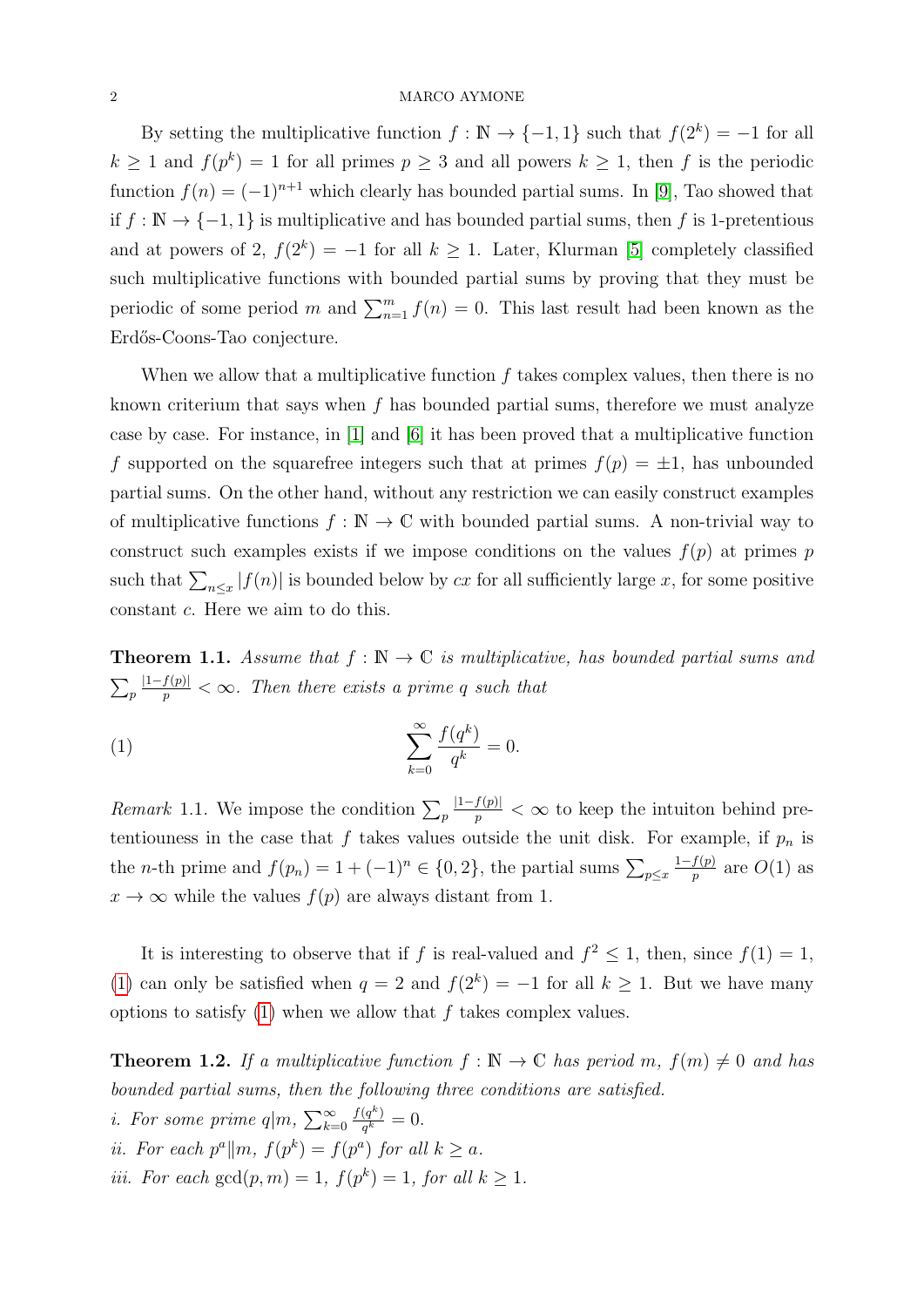Conversely, if  $f : \mathbb{N} \to \mathbb{C}$  is multiplicative and the three conditions above are satisfied, then f has period m and has bounded partial sums.

An intermediate step in the proof of the Erdős-Coons-Tao conjecture [\[5\]](#page-11-2) is a result similar to Theorem [1.2](#page-1-1) – Proposition 4.4 of [\[5\]](#page-11-2), where it is assumed that  $f^2 \leq 1$ . Our contribution here is the observation that the proof of Proposition 4.4 of [\[5\]](#page-11-2) allow us to deal with the case where  $|f|$  is not necessarily bounded by 1.

We stress out that the condition that f does not vanish at its period,  $f(m) \neq 0$ , is pivotal to deduce the three conditions above. Indeed, a non-principal Dirichlet character is a classical example of a periodic (completely) multiplicative function with bounded partial sums that vanishes at its period, and does not satisfy either of these three conditions. However, the three conditions above allow us to produce examples of periodic multiplicative functions with bounded partial sums, despite the fact that  $f$  vanishes or not at its period.

*Example* 1.1. Let f be multiplicative and define for all primes  $p \neq 3$ ,  $f(p^k) = 1$  for all powers  $k \ge 1$ , and at powers of 3:  $f(3) = 2$ ,  $f(9) = -15$  and  $f(3<sup>k</sup>) = 0$  for all  $k \ge 3$ . Then f has period 27,  $f(27) = 0$ , and has bounded partial sums.

*Example* 1.2. Let f be multiplicative and define for all primes  $p \neq 5$ ,  $f(p^k) = 1$  for all powers  $k \geq 1$ , and at powers of 5:  $f(5) = \pi$ ,  $f(5^k) = -20 - 4\pi$  for all  $k \geq 2$ . Then f has period 25,  $f(25) \neq 0$ , and has bounded partial sums.

We point out that our class of examples in Theorem [1.2](#page-1-1) is not the only one with bounded partial sums. Indeed we can construct very easily examples of non-periodic multiplicative functions with bounded partial sums by a standard convolution argument: If  $g: \mathbb{N} \to \mathbb{C}$  is multiplicative and  $\sum_{n=1}^{\infty} |g(n)| < \infty$ , and if  $h: \mathbb{N} \to \mathbb{C}$  has bounded partial sums, then  $f = g * h$  also has bounded partial sums, where  $*$  stands for Dirichlet convolution. In particular, h can be as in Theorem [1.2](#page-1-1) or a non-principal Dirichlet character  $\chi$ .

Now we turn our attention to multiplicative functions  $f : \mathbb{N} \to \mathbb{C}$  of the form  $f =$  $f_1 * f_2$ , where each  $f_j$  is multiplicative and periodic with bounded partial sums. We begin by observing that if each  $f_j$  satisfies the conditions i-iii of Theorem [1.2,](#page-1-1) then f has unbounded partial sums.

Before we state our next result, we recall the notation  $f(x) = \Omega(g(x))$ , where  $g(x) > 0$ for all  $x > 0$ . This means that  $\limsup_{x \to \infty} \frac{|f(x)|}{g(x)} > 0$ .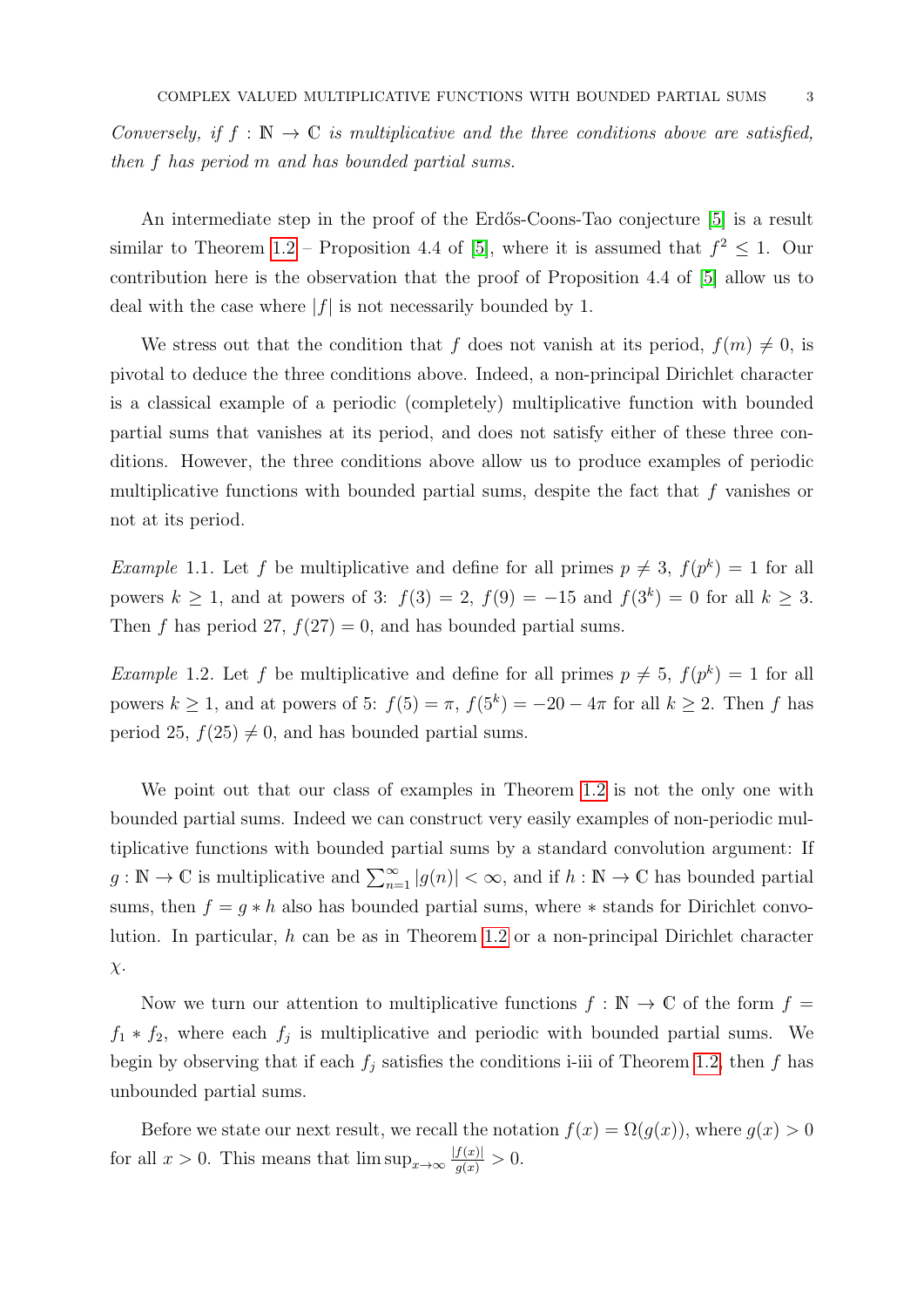<span id="page-3-0"></span>**Theorem 1.3.** Let  $f_1$  and  $f_2$  be two multiplicative functions satisfying conditions *i-iii* of Theorem [1.2.](#page-1-1) Let  $f = f_1 * f_2$ . Then there exists a constant  $d > 0$  such that

$$
\sum_{n \le x} f(n) = \Omega \left( \exp \left( d \frac{\log x}{\log \log x} \right) \right).
$$

A key argument in the proof of the result above is that  $f(n) = \tau(n)$  whenever  $gcd(n,m) = 1$  for some m, where  $\tau(n)$  is the divisor function:  $\tau(n) = \sum_{d|n} 1$ . The omega result is then obtained by using classical estimates for the maximal value of  $\tau$ .

Our next question concerns upper bounds for the partial sums of  $f = f_1 * f_2$  as in Theorem [1.3.](#page-3-0) We begin by recalling the classical estimate for the partial sums of the divisor function:

<span id="page-3-3"></span>(2) 
$$
\sum_{n \leq x} \tau(n) = x \log x + (2\gamma - 1)x + \Delta(x),
$$

where  $\Delta(x)$  is an error term and  $\gamma$  is the Euler-Mascheroni constant.

In the past 200 years there were a lot of attempts to obtain sharp estimates for the error term  $\Delta(x)$ . This is classically known as the *Dirichlet divisor problem*, where one seeks to obtain estimates for the exponent

<span id="page-3-2"></span>(3) 
$$
\alpha := \inf \{ a > 0 : \Delta(x) = O_a(x^a) \},
$$

where the notation  $O_a$  means that the implied constant may depend on the parameter a.

It is common knowledge that  $\alpha \geq 1/4$  (Hardy [\[3\]](#page-11-5) and Landau, independently), but its exactly value is unknown. It is conjectured that  $\alpha = 1/4$ . The best upper bound up to date is due to Huxley [\[4\]](#page-11-6) (2003):  $\alpha \leq 131/416 \approx 0.314$ . For a nice historical account on this problem we refer to the book of Tenenbaum [\[10\]](#page-12-0).

Before we state our next result we recall some classical notation. Here  $rad(n)$  is the largest squarefree integer that divides n, that is, rad $(n) = \prod_{p|n} p$ ; and  $\mu$  is the Möbius function.

<span id="page-3-1"></span>**Theorem 1.4.** Let  $f_1$  and  $f_2$  be two multiplicative functions satisfying conditions *i-iii* of Theorem [1.2,](#page-1-1) and let  $m_1$  and  $m_2$  be the periods of  $f_1$  and  $f_2$ , respectively. Let  $f = f_1 * f_2$ . Then, for all  $x > m_1 m_2$ 

$$
\sum_{n\leq x} f(n) = \sum_{n|m_1m_2} f * \mu * \mu(n) \Delta\left(\frac{x}{n}\right).
$$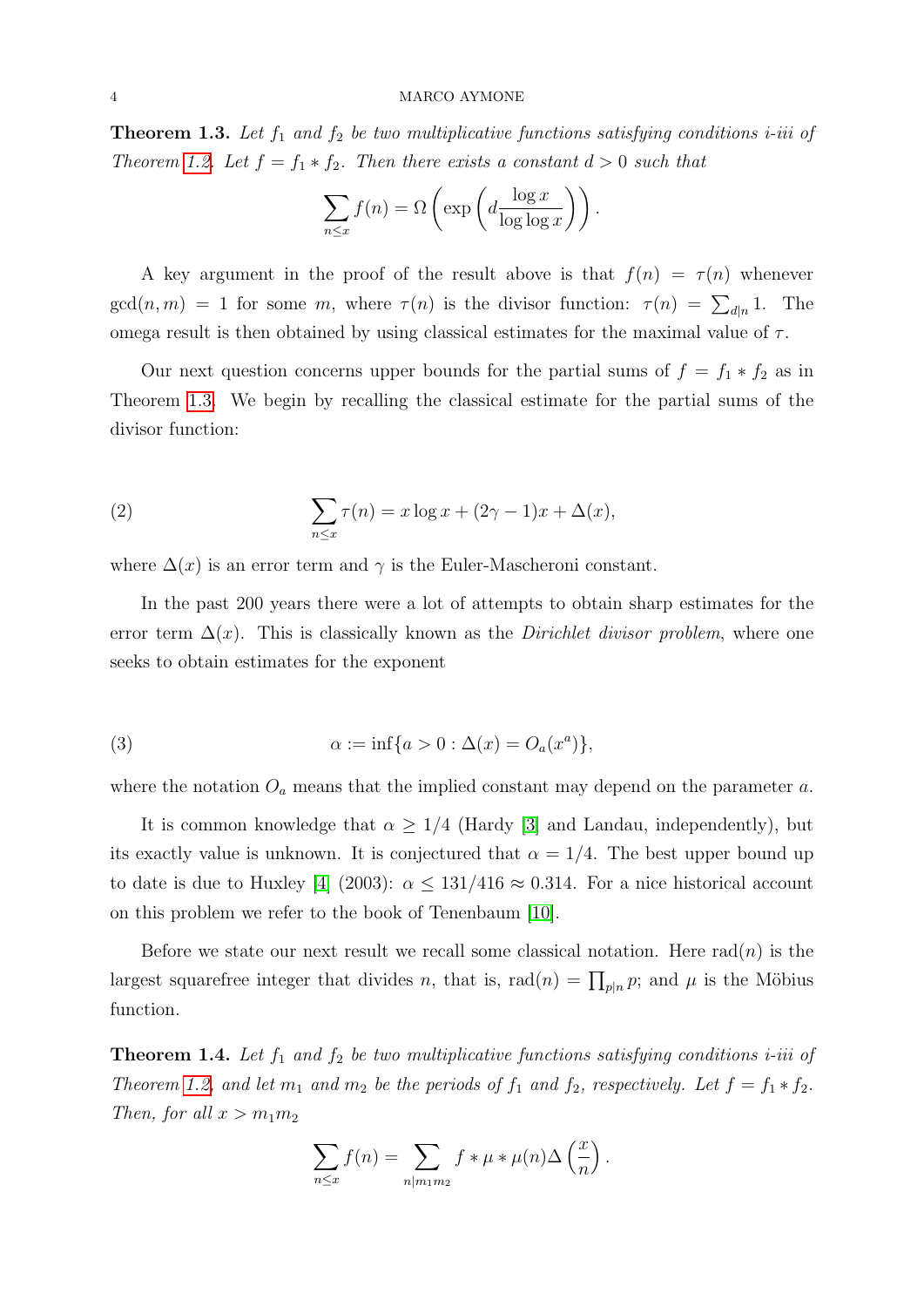# <span id="page-4-1"></span>**Corollary 1.1.** Let f be as in Theorem [1.4](#page-3-1) and  $\alpha$  defined by [\(3\)](#page-3-2). Then, for all  $\epsilon > 0$

$$
\sum_{n \le x} f(n) = O_{\epsilon}(x^{\alpha + \epsilon}).
$$

In particular, by the result of Huxley:

$$
\sum_{n \le x} f(n) = O_{\epsilon}(x^{131/416 + \epsilon}).
$$

Thus, we have a considerable gap between our omega result (Theorem [1.3\)](#page-3-0) and our upper bound above. Even for the simplest case  $f_1(n) = f_2(n) = (-1)^{n+1}$  it seems to be hard to obtain sharp estimates for the partial sums of  $f = f_1 * f_2$ . We speculate that  $\sum_{n\leq x} f(n) = \Omega(x^{1/4})$ , and at the final section of this paper we prove this omega bound for some particular cases of non-vanishing periodic multiplicative functions. We also discuss a possible approach to the general case.

#### 2. Proofs of the main results

2.1. Notation. We use both  $f(x) \ll g(x)$  and  $f(x) = O(g(x))$  whenever there exists a constant  $C > 0$  such that  $|f(x)| \leq C |g(x)|$  for all x in a set of parameters. When not specified, this set of parameters will be the range in which  $x$  is sufficiently large. Further,  $\ll_{\delta}$  means that the implicit constant may depend on  $\delta$ . The standard  $f(x) = o(g(x))$ means that  $\lim_{x\to a} \frac{f(x)}{g(x)} = 0$ . Sometimes a can be  $\infty$ . We write P for the set of primes and p for a generic element of P. The notation  $p^k || n$  means that k is the largest power of p for which  $p^k$  divides n. Dirichlet convolution is denoted by  $*$ .

# 2.2. Proof of Theorems [1.1](#page-1-2) and [1.2.](#page-1-1) We begin with the following.

<span id="page-4-0"></span>**Lemma 2.1.** If  $f : \mathbb{N} \to \mathbb{C}$  is multiplicative and has bounded partial sums, then  $\sup_n |f(n)| <$  $\infty$  and for each  $\epsilon > 0$ , there exists a  $M > 0$  such that if  $p \ge M$ , then  $|f(p^k)| \le 1 + \epsilon$ , for all  $k \geq 1$ .

*Proof.* Let  $C > 0$  be such that  $\left| \sum_{n \leq x} f(n) \right| \leq C$  for all  $x \geq 1$ . Assume by contradiction that f is not  $O(1)$ . Thus there exists a sequence of integers  $x_k \to \infty$  such that  $|f(x_k)| \to$ ∞. Since

$$
|f(x_k)| - \left|\sum_{n \le x_k - 1} f(n)\right| \le \left|\sum_{n \le x_k} f(n)\right| \le C,
$$

we obtain a contradiction for large k. Thus f must be  $O(1)$ . Now if there are an infinite number of distinct primes  $p_1, p_2, ...$  such that for some powers  $k_1, k_2, ..., |f(p_j^{k_j})|$  $\vert f_j^{\kappa_j}\rangle\vert > 1+\epsilon,$ then  $|f(n_l)|$  become arbitrarily large for  $n_l = p_1^{k_1} \cdot ... \cdot p_l^{k_l}$ , and thus f is not  $O(1)$ .  $\Box$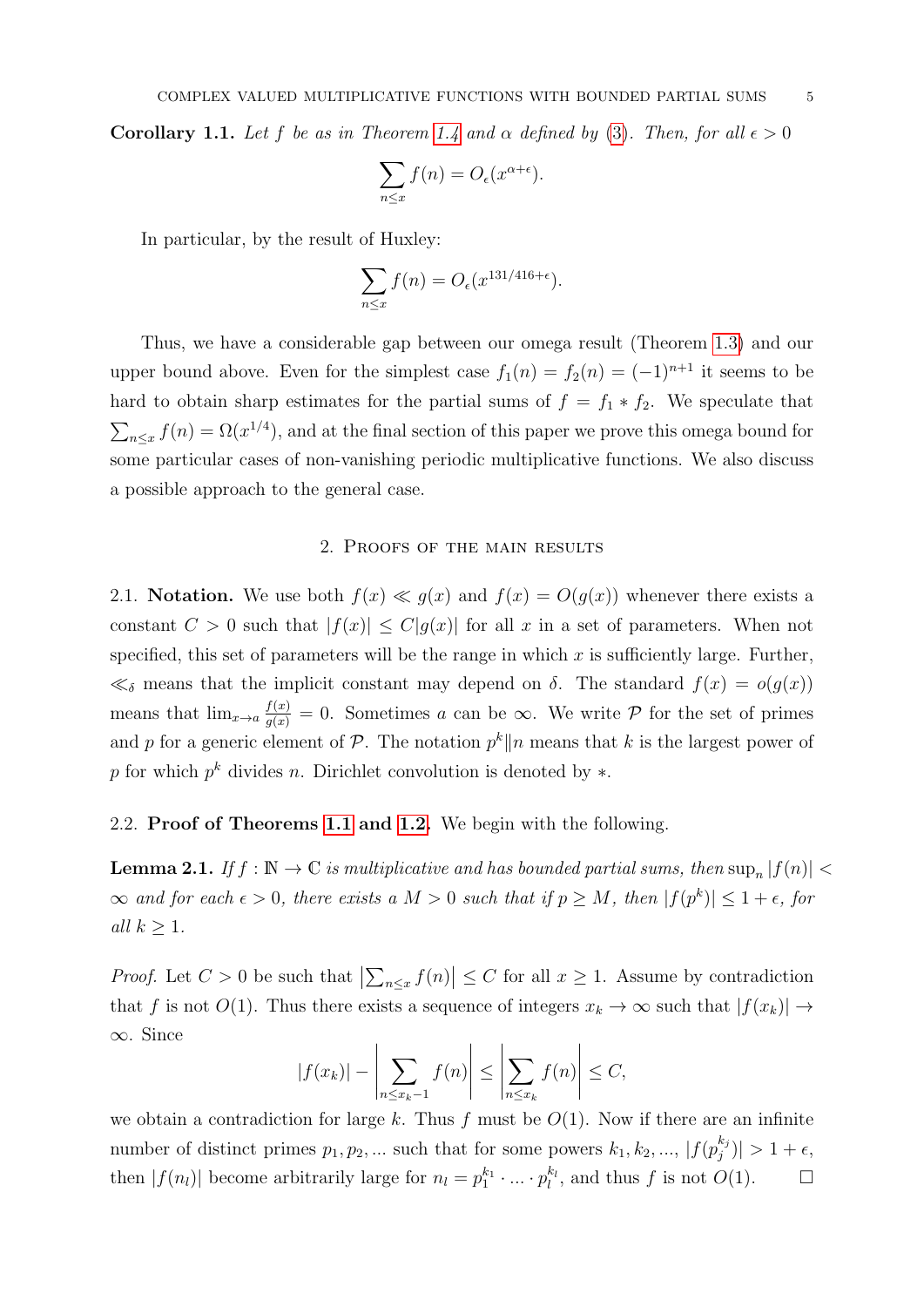*Proof of Theorem [1.1.](#page-1-2)* Assume that  $f$  has bounded partial sums. Therefore, the Dirichlet series  $F(s) := \sum_{n=1}^{\infty}$  $f(n)$  $\frac{n^{(n)}}{n^s}$  is analytic in the half plane  $Re(s) > 0$ . By Lemma [2.1](#page-4-0) above there exists a constant  $C > 0$  such that  $|f(n)| \leq C$ , and hence, for  $Re(s) > 1$ ,  $F(s)$  is given by the Euler product

$$
F(s) = \prod_{p \in \mathcal{P}} \sum_{k=0}^{\infty} \frac{f(p^k)}{p^{ks}}.
$$

Now we split the Euler product in primes below and above  $M$ , where  $M$  is such that for all primes  $p \geq M$ ,  $|f(p^k)| \leq 1 + \epsilon$  for all  $k \geq 1$ . For the tail product we have that for  $\sigma > 1$ 

$$
\frac{1}{\zeta(\sigma)}\prod_{p>M}\sum_{k=0}^{\infty}\frac{f(p^k)}{p^{k\sigma}}=\prod_{p\leq M}\left(1-\frac{1}{p^{\sigma}}\right)\prod_{p>M}\left(1+\frac{f(p)-1}{p^{\sigma}}+\frac{O(1)}{p^{2\sigma}}\right).
$$

Therefore, since we assume that  $\sum_{p}$  $|1-f(p)|$  $\frac{f(p)}{p} < \infty$ , by making  $\sigma \to 1^+$  above we conclude that the limit exists, and since  $\zeta(\sigma) = \frac{1}{\sigma-1} + O(1)$ , there exists a constant  $c \in \mathbb{C} \setminus \{0\}$ such that

$$
\prod_{p>M} \sum_{k=0}^{\infty} \frac{f(p^k)}{p^{k\sigma}} = \frac{c + o(1)}{\sigma - 1},
$$

as  $\sigma \to 1^+$ . Thus, as F is analytic at  $s = 1$ , we conclude that as  $\sigma \to 1^+$ , the finite product

$$
\prod_{p\leq M}\sum_{k=0}^{\infty}\frac{f(p^k)}{p^{k\sigma}}=O(\sigma-1),
$$

and hence

$$
\prod_{p\leq M}\sum_{k=0}^{\infty}\frac{f(p^k)}{p^k}=0,
$$

and this can happen only if some Euler factor equals to 0.

The proof of the next result follows the lines of Proposition 4.4 of [\[5\]](#page-11-2).

*Proof of Theorem [1.2.](#page-1-1)* Assume that  $f : \mathbb{N} \to \mathbb{C}$  is multiplicative, has period  $m, f(m) \neq 0$ and has bounded partial sums. Then for all  $k \geq 1$ ,  $f(km) = f(m)$ . In particular, since  $f(m) \neq 0$ , for each k coprime with m,  $f(k) = 1$ . Now write m as a power of distinct primes, say  $p_1^{a_1},...,p_l^{a_l}$ , where each  $a_j \geq 1$ . Since  $f(m) \neq 0$ , we obtain that each  $f(p_j^{a_j})$  $j^{a_j}_j)\neq 0.$ Thus, by setting  $k = p_j^t$ , the equation  $f(km) = f(m)$  implies that  $f(p_j^{a_j+t})$  $j_j^{a_j+t}$ ) =  $f(p_j^{a_j})$  $j^{a_j}$ ). Thus we have shown that conditions ii-iii are satisfied.

Observe that, since f has period m and bounded partial sums, we have that  $\sum_{n\leq m} f(n)$ 0.

Now notice that if  $gcd(n, m) = d$ , then  $f(n) = f(d)$ . This is because for each  $p^a || n$ such that  $gcd(p, m) = 1$ , we have that  $f(p^a) = 1$ , and if  $p^b || m$  with  $b \ge 1$ , we have that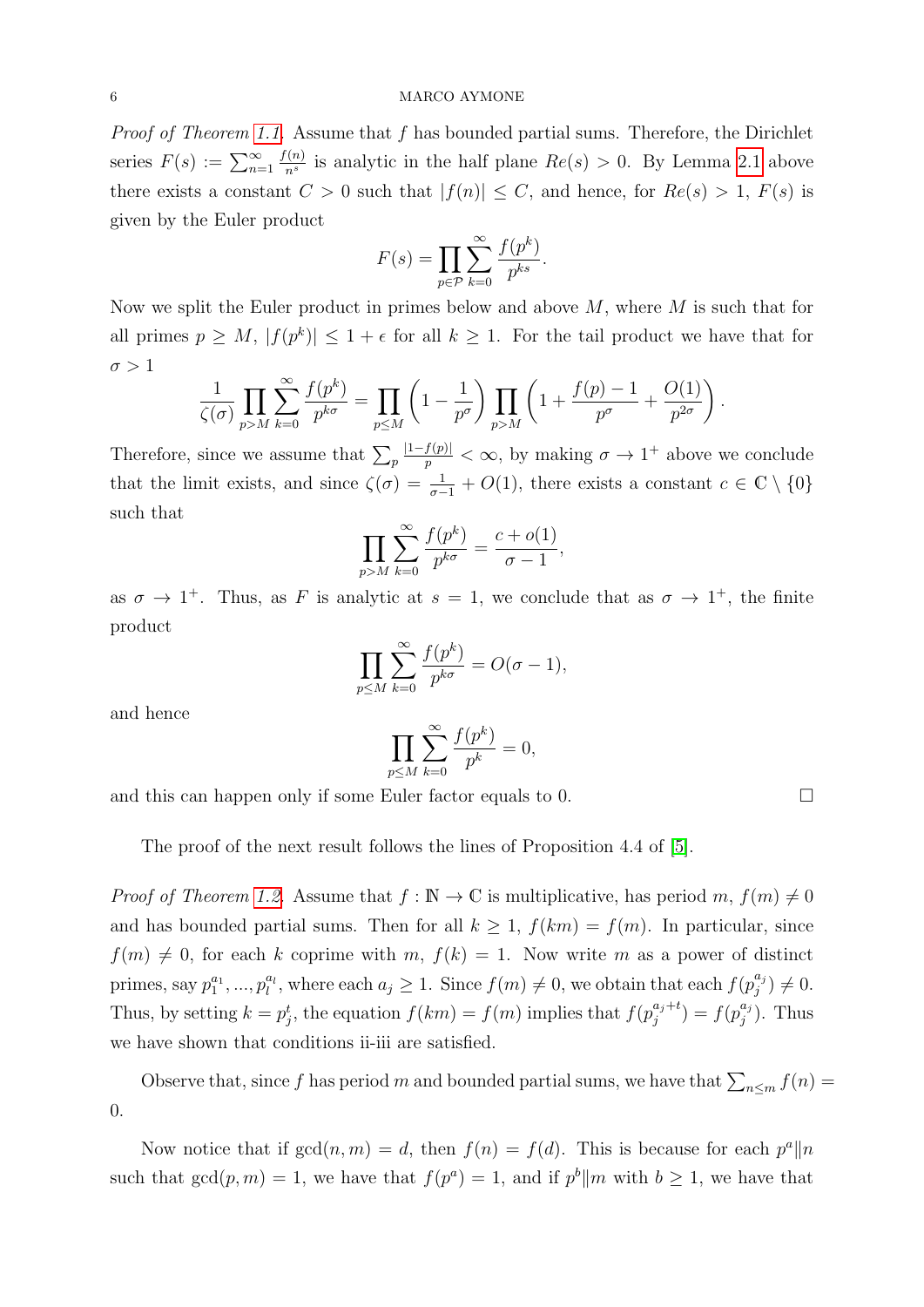$f(p^a) = f(p^c)$  where  $c = \min(a, b)$ . Thus we can write

$$
\sum_{n \le m} f(n) = \sum_{d|m} \sum_{\substack{n \le m \\ \gcd(n,m) = d}} f(n) = \sum_{d|m} f(d) \varphi(m/d) = f * \varphi(m),
$$

where  $\varphi$  is the Euler's totient function. Since f and  $\varphi$  are multiplicative, we have that  $f * \varphi$  is multiplicative. Recall that  $\varphi(p^a) = p^a(1-1/p)$ . Thus for each  $p^a||m$  with  $a \ge 1$ , we have that

$$
f * \varphi(p^a) = f(p^a) + f(p^{a-1})p\left(1 - \frac{1}{p}\right) + f(p^{a-2})p^2\left(1 - \frac{1}{p}\right) + \dots + p^a\left(1 - \frac{1}{p}\right)
$$

$$
= p^a\left(1 - \frac{1}{p}\right)\left(\sum_{k=0}^{a-1} \frac{f(p^k)}{p^k} + \frac{f(p^a)}{p^a(1 - 1/p)}\right).
$$

But since  $f(p^a) = f(p^k)$  for all  $k \ge a$ , we have that

<span id="page-6-0"></span>
$$
\frac{f(p^{a})}{p^{a}(1 - 1/p)} = \sum_{k=a}^{\infty} \frac{f(p^{k})}{p^{k}}.
$$

Thus,

(4) 
$$
\sum_{n \leq m} f(n) = \varphi(m) \prod_{p \mid m} \sum_{k=0}^{\infty} \frac{f(p^k)}{p^k},
$$

and hence condition i. must be satisfied.

Now assume conditions i-iii. Then as above, if  $gcd(a, m) = d$ , then  $f(a) = f(d)$ , and if  $n \equiv a \mod m$ , then  $gcd(n, m) = gcd(a, m)$ , and hence f has period m. Now with conditions ii-iii we can arrive at [\(4\)](#page-6-0), and with condition i. we conclude that  $\sum_{n\leq m} f(n) =$ 0, and thus  $f$  must have bounded partial sums.  $\Box$ 

# 2.3. Proof of Theorems [1.3](#page-3-0) and [1.4.](#page-3-1)

<span id="page-6-1"></span>**Lemma 2.2.** Let  $f = f_1 * f_2$  where  $f_1$  and  $f_2$  are multiplicative functions satisfying conditions i) ii) and iii) of Theorem [1.2.](#page-1-1) Let  $m_1$  and  $m_2$  be the periods of  $f_1$  and  $f_2$ respectively. Then  $f = g * \tau$ , where g satisifies the following properties.

a)  $\sum_{n\leq x} |g(n)| = O_{\epsilon}(x^{\epsilon}),$  for all  $\epsilon > 0$ ; b) If  $gcd(n, m_1m_2) = 1$ , then  $g(n) = 0$ ; c)  $\sum_{n=1}^{\infty}$  $\frac{g(n)}{n} = \sum_{n=1}^{\infty}$  $\frac{g(n)\log n}{n} = 0.$ 

*Proof.* Let  $Re(s) > 1$ . By the classical identity for the Dirichlet series of a convolution and the Euler product formula, we have that

$$
F(s) := \sum_{n=1}^{\infty} \frac{f_1 * f_2(n)}{n^s} = \prod_{p \in \mathcal{P}} \left( \sum_{k=0}^{\infty} \frac{f_1(p^k)}{p^{ks}} \right) \left( \sum_{k=0}^{\infty} \frac{f_2(p^k)}{p^{ks}} \right).
$$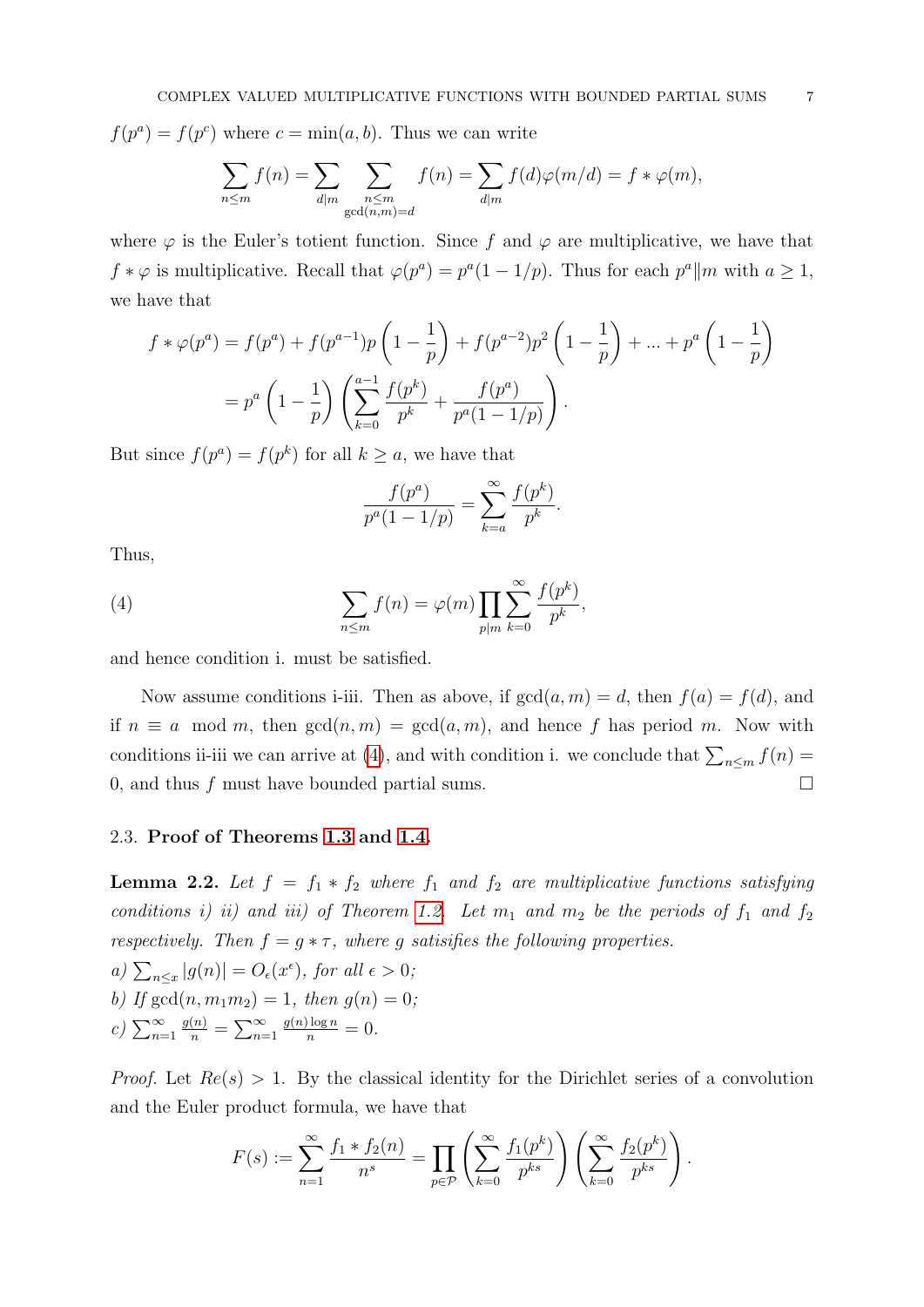Now, by assumption iii., if  $gcd(p, m_1m_2) = 1$ , then  $f_1(p^k) = f_2(p^k) = 1$  for all powers  $k \geq 1$ . Therefore

$$
F(s) = \prod_{p|m_1m_2} \left( \sum_{k=0}^{\infty} \frac{f_1(p^k)}{p^{ks}} \right) \left( \sum_{k=0}^{\infty} \frac{f_2(p^k)}{p^{ks}} \right) \prod_{\substack{p \in \mathcal{P} \\ \gcd(p,m_1m_2)=1}} \left( 1 - \frac{1}{p^s} \right)^{-2},
$$

and hence

<span id="page-7-0"></span>(5) 
$$
G(s) := \frac{F(s)}{\zeta(s)^2} = \prod_{p|m_1m_2} \left( \sum_{k=0}^{\infty} \frac{f_1(p^k)}{p^{ks}} \right) \left( \sum_{k=0}^{\infty} \frac{f_2(p^k)}{p^{ks}} \right) \left( 1 - \frac{1}{p^s} \right)^2.
$$

Recall that  $\zeta(s)^2$  is the Dirichlet series of  $\tau = 1 * 1$ . Thus,  $G(s)$  is the Dirichlet series of  $g := f * \tau^{-1} = f * (\mu * \mu)$ , where  $\mu$  is the classical Möbius function. Therefore, by the Euler product formula for  $G(s)$  above, we have that condition b) must be satisfied. Since  $f_1$  and  $f_2$  are  $O(1)$ , we have that there exists a constant  $c > 0$ , such that for all primes p and all powers  $k \geq 1$ ,  $|g(p^k)| \leq ck$ . This implies that for each  $\sigma > 0$ 

$$
\sum_{p|m_1m_2} \sum_{k=1}^{\infty} \frac{|g(p^k)|}{p^{k\sigma}} < \infty,
$$

and hence, by a classical result for Dirichlet series (see for instance [\[10\]](#page-12-0), pg. 188, Theorem 1.3),  $G(s) = \sum_{n=1}^{\infty}$  $\frac{g(n)}{n^s}$  converges absolutely in the half plane  $Re(s) > 0$  and is given by [\(5\)](#page-7-0) for each s in this half plane. In particular, for each  $\epsilon > 0$ ,  $\sum_{n=1}^{\infty}$  $\frac{|g(n)|}{n^{\epsilon}} < \infty$ , and hence, by Kroenecker's Lemma (see for instance [\[8\]](#page-11-7), pg. 390, Lemma 2), we have that condition a) is satisfied. Finally, by assumption i., there are primes  $q_1|m_1$  and  $q_2|m_2$  such that

$$
\sum_{k=0}^{\infty} \frac{f_1(q_1^k)}{q_1^k} = \sum_{k=0}^{\infty} \frac{f_2(q_2^k)}{q_2^k} = 0.
$$

Hence, by analyticity

$$
\sum_{k=0}^{\infty} \frac{f_1(q_1^k)}{q_1^{ks}} = O(|s-1|), \ \sum_{k=0}^{\infty} \frac{f_2(q_2^k)}{q_2^{ks}} = O(|s-1|),
$$

for all s sufficiently close to 1. This combined with [\(5\)](#page-7-0) gives that  $G(s) = O(|s-1|^2)$ , for all s sufficiently close to 1, and since G is analytic, we have that  $G(1) = G'(1) = 0$ . But  $G(1) = \sum_{n=1}^{\infty}$  $g(n)$  $\frac{(n)}{n}$  and  $G'(1) = -\sum_{n=1}^{\infty}$  $g(n)$  log n  $\frac{n \log n}{n}$ , and this completes the proof.

*Proof of Theorem [1.3.](#page-3-0)* By the triangle inequality we have that for each positive integer  $x$ ,

$$
|f(x)| \leq \left| \sum_{n \leq x-1} f(n) \right| + \left| \sum_{n \leq x} f(n) \right|.
$$

Therefore, by the pigeonhole principle, we have that at least one of the two sums in the right-hand side above is at least  $|f(x)|/2$ . By Lemma [2.2,](#page-6-1) we have that for each  $gcd(n, m_1 m_2) = 1, f(n) = \tau(n) \ge 2^{\omega(n)}$ , where  $\omega(n) = \sum_{p|n} 1$ . Since  $\omega(n)$  can be as large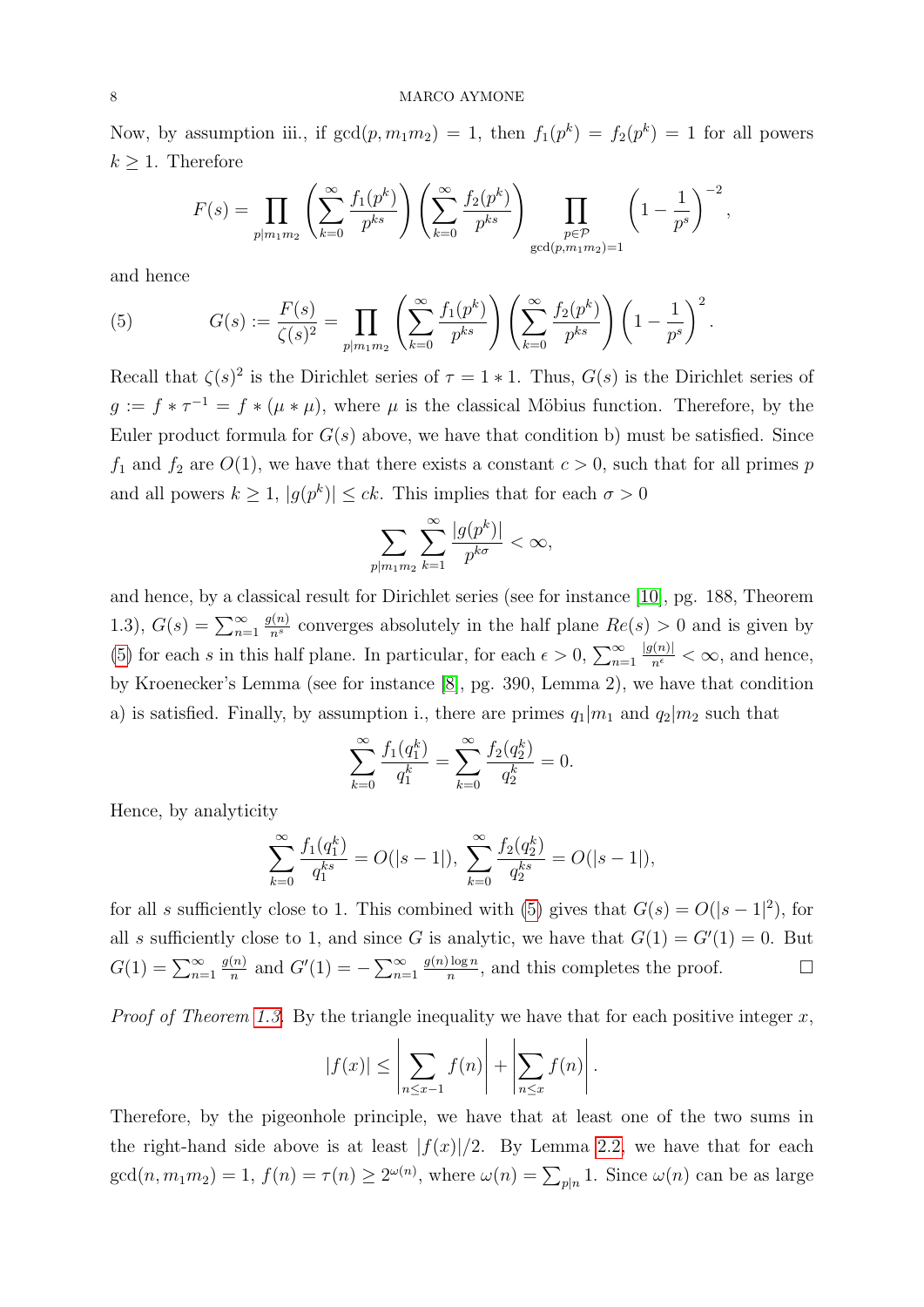as  $(1+o(1)) \log n / \log \log n$  (see for instance [\[10\]](#page-12-0) pg. 113, Theorem 5.4), we complete the  $\Box$ 

*Proof of Theorem [1.4.](#page-3-1)* By Lemma [2.2,](#page-6-1) we have that  $f = g * \tau$ . This combined with [\(2\)](#page-3-3) gives that

$$
\sum_{n \le x} f(n) = \sum_{n \le x} g(n) \sum_{m \le x/n} \tau(m) = \sum_{n \le x} g(n) \left( \frac{x}{n} \log(x/n) + (2\gamma - 1) \frac{x}{n} + \Delta(x/n) \right)
$$
  
=  $x \log x \sum_{n \le x} \frac{g(n)}{n} - x \sum_{n \le x} \frac{g(n) \log n}{n} + (2\gamma - 1)x \sum_{n \le x} \frac{g(n)}{n} + \sum_{n \le x} g(n) \Delta(x/n).$ 

We will show that each of the first three sums in the right hand side above vanishes for  $x > m_1 m_2$ . This is the moment that we will use the condition ii) of Theorem [1.2.](#page-1-1) The condition states that if  $p^{k_j} \| m_j$  for  $j = 1, 2$ , then  $f_j(p^{t_j}) = f_j(p^{k_j})$  for all  $t_j \geq k_j$ . Here we allow that  $k_j = 0$ . Thus  $f_j * \mu(p^{t_j}) = f_j(p^{t_j}) - f_j(p^{t_j-1}) = 0$ , for all  $t_j \ge k_j + 1$ . Since  $g = (f_1 * \mu) * (f_2 * \mu)$ , we have that  $g(p^t) = 0$  for all  $t \geq k_1 + k_2 + 1$ . This can be easily seen by the fact that each Euler factor in the Euler product representation of  $\sum_{n=1}^{\infty}$  $g(n)$  $\overline{n^s}$ has the form

$$
\sum_{k=0}^{k_1} \frac{f_1 * \mu(p^k)}{p^{ks}} \sum_{l=0}^{k_2} \frac{f_2 * \mu(p^l)}{p^{ls}}.
$$

Therefore, by b) of Lemma [2.2,](#page-6-1) if  $n > m_1 m_2$ , we have that  $g(n) = 0$ , and by c) of the same Lemma we obtain the desired claim.  $\Box$ 

Remark 2.1. We observe that without ii. of Theorem [1.2,](#page-1-1) we could prove a slighty more general statement but with weaker conclusions in comparison with the one obtained in Theorem [1.4.](#page-3-1) Indeed, this was done in a preprint version of this paper (see  $arXiv:2110.03401, v2$  $arXiv:2110.03401, v2$ . There we show that

$$
\sum_{n \le x} f_1 * f_2(n) = \sum_{n \le x} g(n) \Delta(x/n) + O_{\epsilon}(x^{\epsilon}),
$$

for any  $\epsilon > 0$ . To establish this, one should impose a growth condition on each  $f_j$  so that one could prove a) from Lemma [2.2.](#page-6-1)

*Proof of Corollary [1.1.](#page-4-1)* By Theorem [1.4,](#page-3-1) we have that  $\sum_{n\leq x} f(n)$  can be expressed as a finite linear combination of the functions  $(\Delta(x/n))_n$ . The proof is then an immediate consequence of the triangle inequality.

# 3. DISCUSSION ON  $\Omega$  bounds for  $f_1 * f_2$

As we point out in the introduction, there is a considerable gap between our omega bound (Theorem [1.3\)](#page-3-0) and our upper bound (Corollary [1.1\)](#page-4-1). Here we propose an approach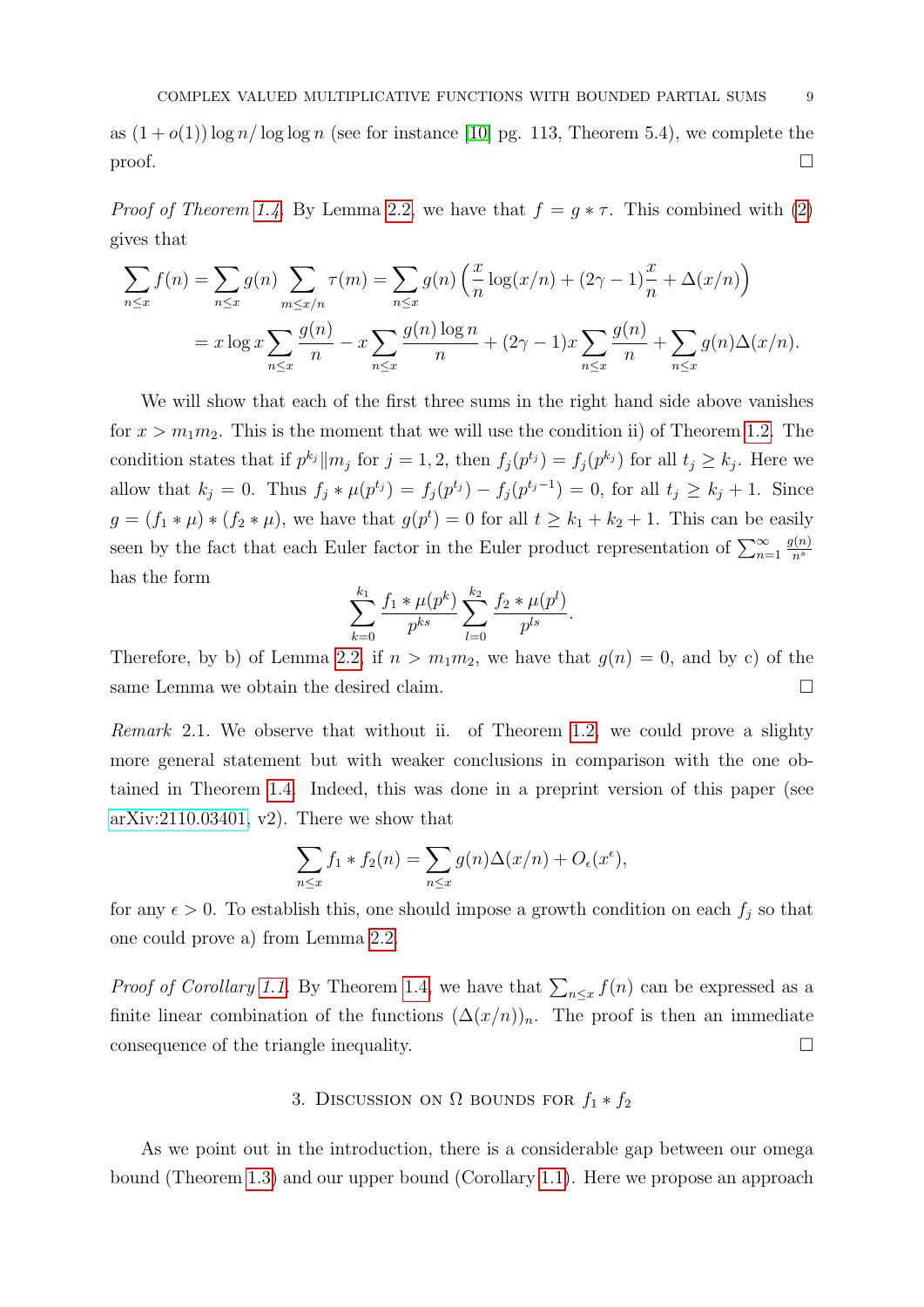to prove our conjecture that  $\sum_{n\leq x} f_1 * f_2(n) = \Omega(x^{1/4})$ , where each  $f_j$  is periodic with bounded partial sums that satisfy i., ii. and iii. of Theorem [1.2.](#page-1-1)

A nice result proved by Tong [\[11\]](#page-12-1) states that

<span id="page-9-0"></span>
$$
\int_{1}^{X} \Delta(x)^{2} dx = (A + o(1))X^{3/2},
$$

where  $A$  is the constant given by

(6) 
$$
A = \frac{1}{6\pi^2} \sum_{n=1}^{\infty} \frac{\tau(n)^2}{n^{3/2}}
$$

Observe that if a function  $\lambda(x)$  is  $o(x^{1/4})$ , then  $\int_1^X |\lambda(x)|^2 dx = o(X^{3/2})$ . Therefore, this combined with Tong's result gives a second proof (different from Hardy's) that  $\Delta(x)$  =  $\Omega(x^{1/4})$ , and also allow us to prove the following result.

.

Proposition 3.1. Let q be a prime number and f be the unique q-periodic multiplicative function with bounded partial sums, and such that  $f(q) \neq 0$ . Assume that  $q \geq 5$ . Then

$$
\sum_{n \le x} f * f(n) = \Omega(x^{1/4}).
$$

*Proof.* By Theorem [1.2](#page-1-1) we have that  $f(q^k) = f(q)$  for all  $k \ge 1$ . Then, condition i. determines uniquely the value of  $f(q)$ :

$$
1 + f(q) \sum_{k=1}^{\infty} \frac{1}{q^k} = 0.
$$

Therefore,  $f(q) = -(q-1)$ . Now, for  $k \ge 1$ , we have that  $f * \mu(p^k)$  is 0 unless that  $p = q$ . In this case we have that  $f * \mu(q^k)$  is: 0 if  $k \geq 2$ , and  $f(q) - 1 = -q$ , if  $k = 1$ . The Euler factor corresponding to  $q$  in the Euler product representation of the Dirichlet series of  $g := (f * \mu) * (f * \mu)$  is

$$
\left(1 - \frac{q}{q^s}\right)^2 = 1 - \frac{2q}{q^s} + \frac{q^2}{q^{2s}}.
$$

This immediately implies that  $g(q) = -2q$  and  $g(q^2) = q^2$ . Hence, by Theorem [1.4,](#page-3-1) for  $x > q^2$ 

$$
\sum_{n \le x} f * f(n) = \Delta(x) - 2q\Delta(x/q) + q^2 \Delta(x/q^2).
$$

Now, by combining Tong's result [\(6\)](#page-9-0) with a simple change of variables, for any  $n > 0$  we obtain that

$$
\|\Delta(x/n)\|_{L^2[1,X]} := \left(\int_1^X \Delta(x/n)^2 dx\right)^{1/2} = \frac{\sqrt{A+o(1)}}{n^{1/4}} X^{3/4}.
$$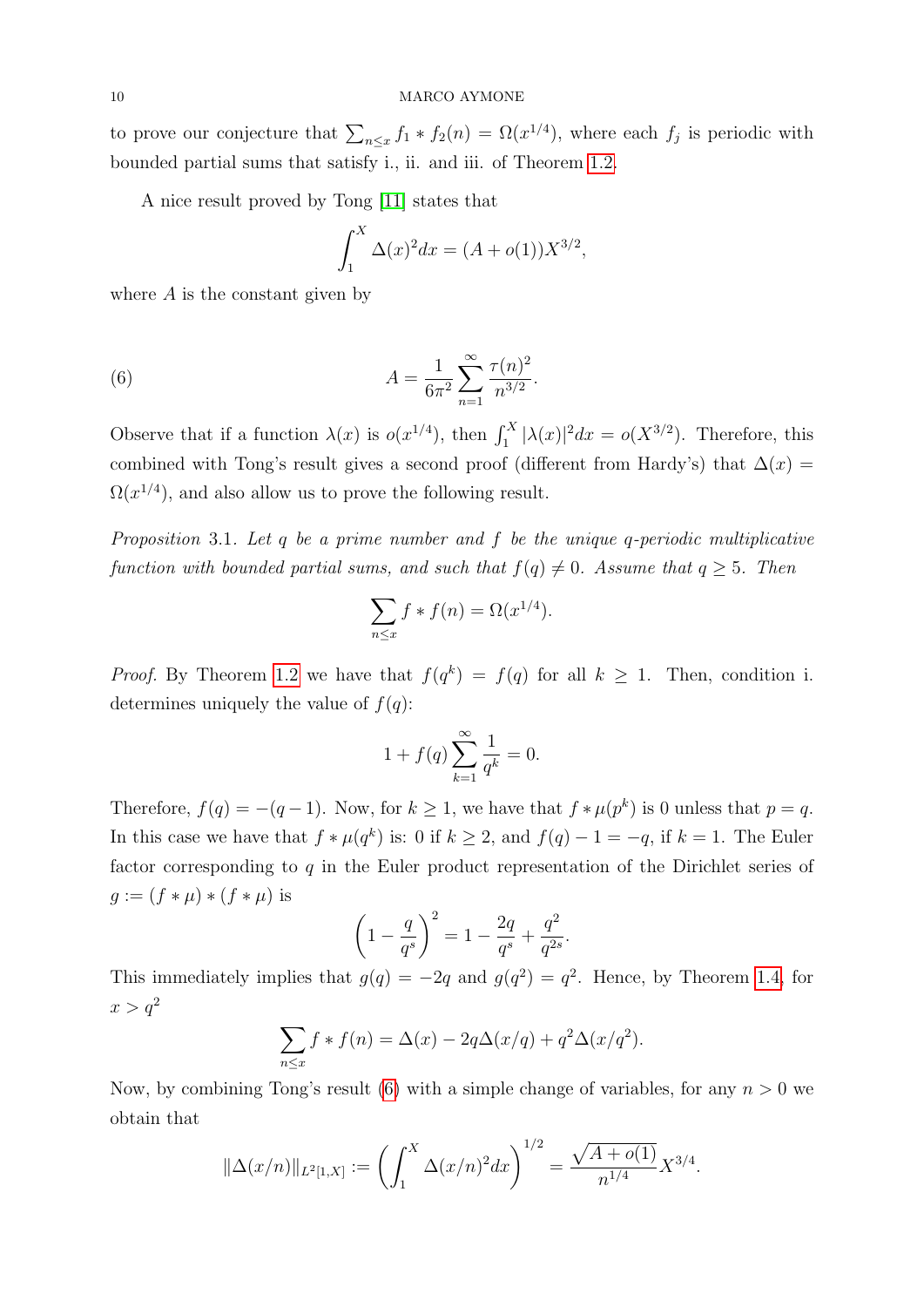The Cauchy-Schwarz and Minkowski inequalities for  $L^2$  spaces imply that

$$
\|\Delta(x) - 2q\Delta(x/q) + q^2\Delta(x/q^2)\|_{L^2[1,X]}
$$
  
\n
$$
\ge q^2 \|\Delta(x/q^2)\|_{L^2[1,X]} - 2q \|\Delta(x/q)\|_{L^2[1,X]} - \|\Delta(x)\|_{L^2[1,X]}
$$
  
\n
$$
\ge \sqrt{A + o(1)} X^{3/4} \left(\frac{q^2}{q^{2/4}} - \frac{2q}{q^{1/4}} - 1\right)
$$
  
\n
$$
\ge \sqrt{A + o(1)} X^{3/4} \left(q^{3/2} - 2q^{3/4} - 1\right).
$$

With standard calculus we can check that the function  $\lambda(q) := q^{3/2} - 2q^{3/4} - 1$  is increasing for  $q \ge 1$ , and since  $\lambda(5) = 3.4929$ , we have that  $\lambda(q) > 0$  for all  $q \ge 5$ . This shows that in this range of  $q$ ,

$$
\left\| \sum_{n \le x} f * f(n) \right\|_{L^2[1,X]} \ge \sqrt{A + o(1)} \lambda(q) X^{3/4},
$$

which gives the desired omega bound.

In our proof above, we see that this method does not work in the case that  $q \in \{2,3\}$ , since in these cases  $\lambda(q) < 0$ . In particular, in the case  $q = 2$ , the associated periodic multiplicative function is the classical  $f(n) = (-1)^{n+1}$ . For this particular case, in the next figure we plot the partial sums of  $f * f$ , and the numerics is in agreement with our conjecture.



FIGURE 1. The dashed curves are given by  $x \mapsto \pm 4x^{1/4}$ , and the continuous line is given by  $x \mapsto \sum_{n \le x} f * f(n)$ , where  $f(n) = (-1)^{n+1}$ .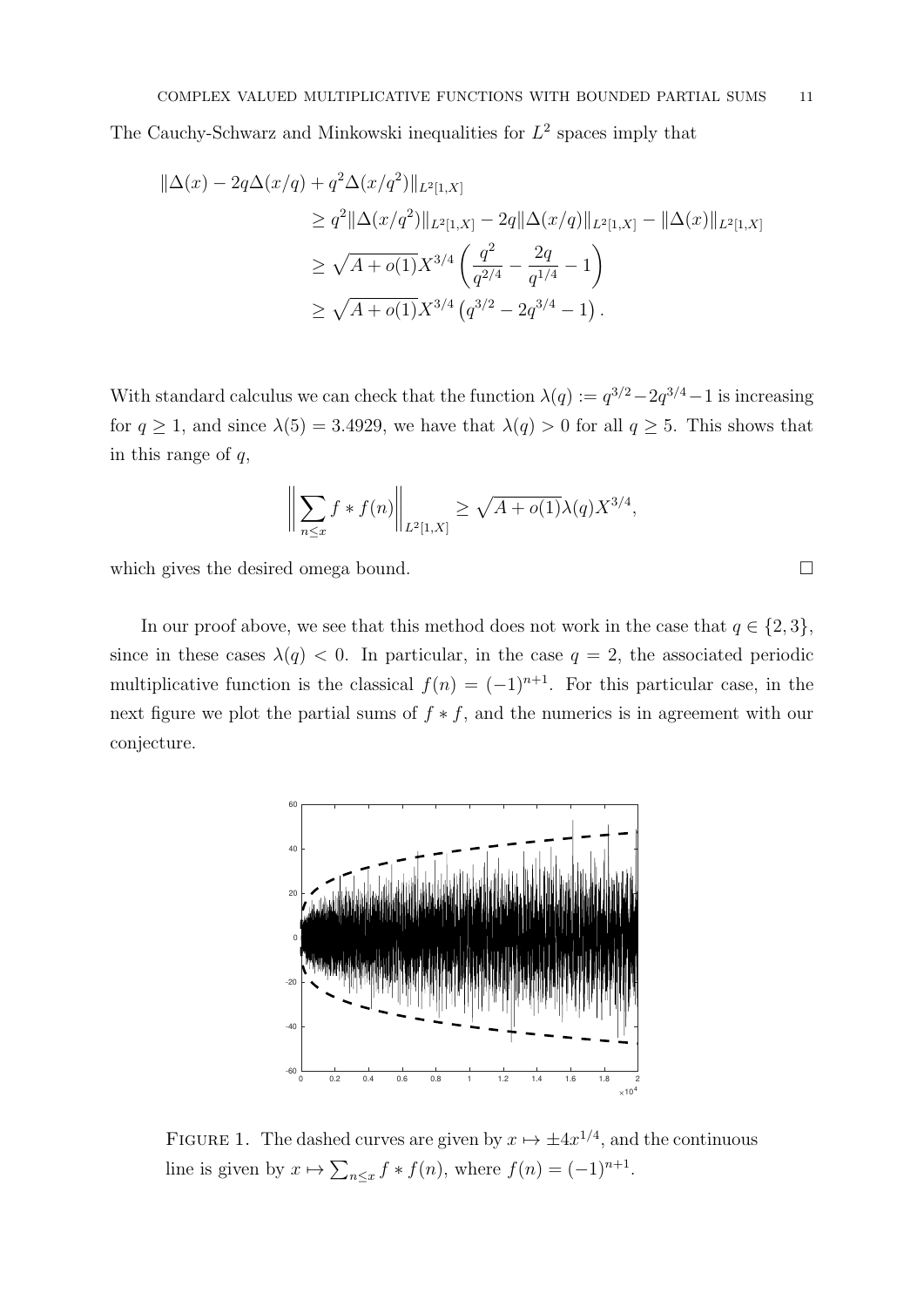We conclude by mentioning a possible approach to the conjectured omega bound. Since  $\sum_{n\leq x} f_1 * f_2(n)$  can be expressed as  $\sum_{n\leq T} c_n \Delta(x/n)$ , where T is a positive integer and  $c_n$  are complex numbers, one could approach the conjectured omega bound by studying the quadratic form obtained from the squared  $L^2[1, X]$  norm of  $\sum_{n \le T} c_n \Delta(x/n)$ . The conjectured omega bound would follow if, for instance, one could prove that the eigenvalues of the symmetric matrix  $(a_{n,m})_{n,m\leq T}$  are positive, where

$$
a_{n,m} = \lim_{X \to \infty} \frac{1}{X^{3/2}} \int_1^X \Delta(x/n) \Delta(x/m) dx.
$$

To prove this, our preliminary calculations show that, by using the classical Voronoï's formula for  $\Delta(x)$  (see Lemma 1 of [\[7\]](#page-11-8)), firstly we need to understand the effect of positive integers a and b in the correlations

$$
\sum_{n\leq x}\tau(an)\tau(bn).
$$

Acknowledgements. I am thankful to Oleksiy Klurman for a fruitful discussion that resulted in this work. This was in February of 2020 while I was visisting MPIM (Bonn), for which I am also thankful for its warm hospitality. Also, I would like to thank the anonymous referee for several remarks and corrections that improved the exposition of this paper, and to my students Caio Bueno and Kevin Medeiros for their comments in a revised version of it. I am supported by CNPq - grant Universal number 403037/2021-2.

### **REFERENCES**

- <span id="page-11-3"></span>[1] M. AYMONE, The Erdős discrepancy problem over the squarefree and cubefree integers, Mathematika, 68 (2022), pp. 51–73.
- <span id="page-11-1"></span>[2] A. GRANVILLE AND K. SOUNDARARAJAN, Pretentious multiplicative functions and an inequality for the zeta-function, in Anatomy of integers, vol. 46 of CRM Proc. Lecture Notes, Amer. Math. Soc., Providence, RI, 2008, pp. 191–197.
- <span id="page-11-5"></span>[3] G. H. HARDY, On Dirichlet's Divisor Problem, Proc. London Math. Soc. (2), 15 (1916), pp. 1–25.
- <span id="page-11-6"></span>[4] M. N. HUXLEY, *Exponential sums and lattice points. III*, Proc. London Math. Soc. (3), 87 (2003), pp. 591–609.
- <span id="page-11-2"></span>[5] O. KLURMAN, Correlations of multiplicative functions and applications, Compos. Math., 153 (2017), pp. 1622–1657.
- <span id="page-11-4"></span>[6] O. KLURMAN, A. P. MANGEREL, C. POHOATA, AND J. TERÄVÄINEN, *Multiplicative functions that* are close to their mean, Trans. Amer. Math. Soc., to appear, (2021).
- <span id="page-11-8"></span>[7] Y.-K. LAU AND K.-M. TSANG, Mean square of the remainder term in the Dirichlet divisor problem, vol. 7, 1995, pp. 75–92. Les Dix-huitièmes Journées Arithmétiques (Bordeaux, 1993).
- <span id="page-11-7"></span>[8] A. N. SHIRYAEV, Probability, vol. 95 of Graduate Texts in Mathematics, Springer-Verlag, New York, second ed., 1996. Translated from the first (1980) Russian edition by R. P. Boas.
- <span id="page-11-0"></span>[9] T. TAO, The Erdős discrepancy problem, Discrete Anal., (2016), pp. Paper No. 1, 29.